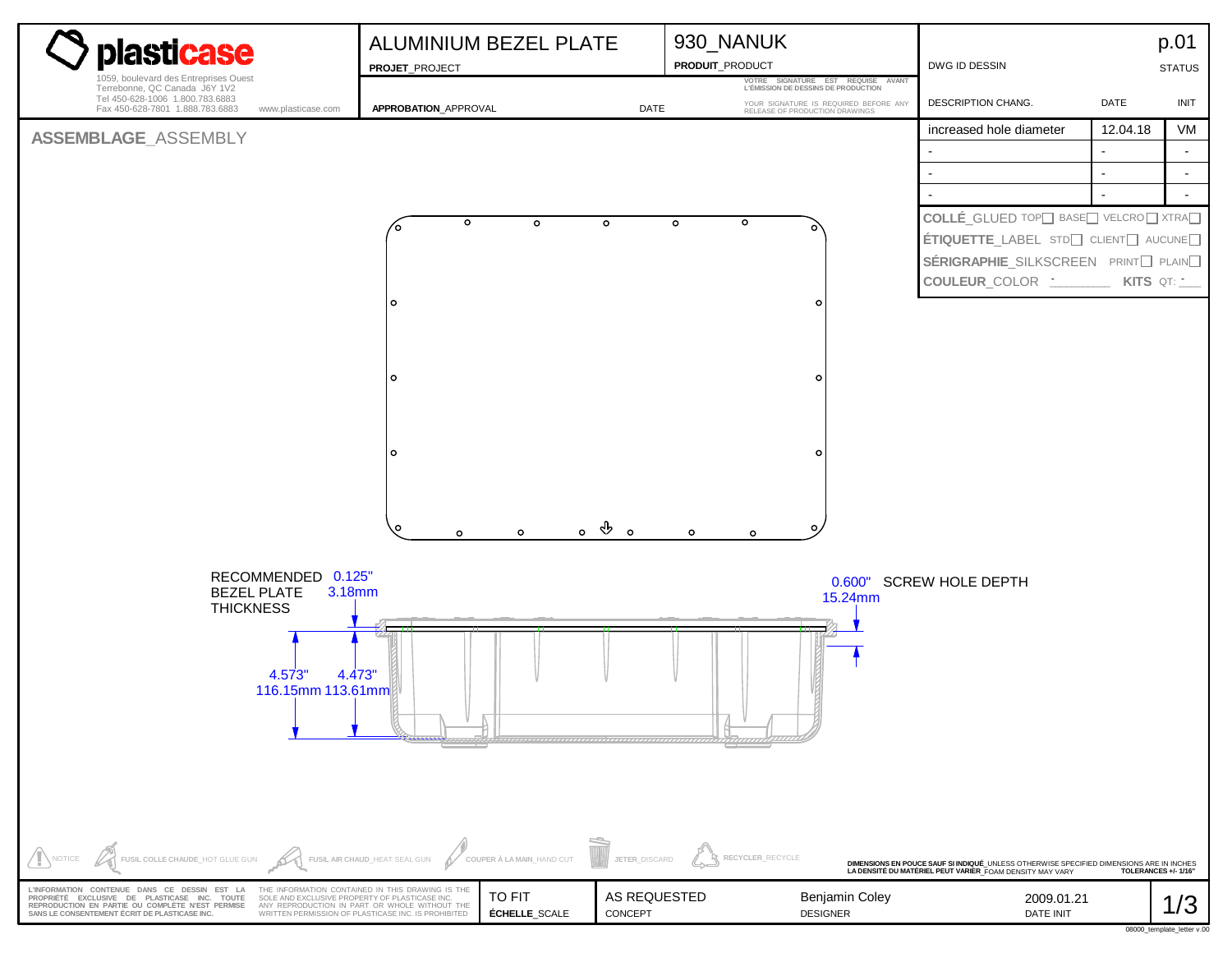| plasticase<br>1059, boulevard des Entreprises Ouest                                                                                                                                                                                                 | ALUMINIUM BEZEL PLATE<br>PROJET_PROJECT                                                                                                                  |                                                                                              |                                                                      | 930_NANUK<br>PRODUIT_PRODUCT                                              |                                                                                          | DWG ID DESSIN                                                                                                                                                            |            | p.01<br><b>STATUS</b>             |
|-----------------------------------------------------------------------------------------------------------------------------------------------------------------------------------------------------------------------------------------------------|----------------------------------------------------------------------------------------------------------------------------------------------------------|----------------------------------------------------------------------------------------------|----------------------------------------------------------------------|---------------------------------------------------------------------------|------------------------------------------------------------------------------------------|--------------------------------------------------------------------------------------------------------------------------------------------------------------------------|------------|-----------------------------------|
| Tel 450-628-1006 1.800.783.6883<br>Fax 450-628-7801 1.888.783.6883<br>www.plasticase.com                                                                                                                                                            | APPROBATION_APPROVAL                                                                                                                                     |                                                                                              |                                                                      | YOUR SIGNATURE IS REQUIRED BEFORE ANY RELEASE OF PRODUCTION DRAWINGS      |                                                                                          | DESCRIPTION CHANG.                                                                                                                                                       | DATE       | <b>INIT</b>                       |
| Terrebonne, QC Canada J6Y 1V2<br><b>DEVIS_LAYOUT</b><br>13.795"<br>350.39mm                                                                                                                                                                         | ∕∘<br>۱o<br>$\circ$<br>l o                                                                                                                               | $\circ$<br>$\circ$<br>$\circ$<br>$\circ$<br>ALUMINIUM 1/8" THICK<br><b>MATÉRIEL_MATERIAL</b> | DATE<br>18.745"<br>476.12mm<br>$\circ$<br>$\circ$ $\circ$<br>$\circ$ | $\circ$<br>$\circ$<br>$\circ$<br>$\circ$<br>$\circ$<br>$\circ$<br>$\circ$ | VOTRE SIGNATURE EST REQUISE AVANT<br>L'ÉMISSION DE DESSINS DE PRODUCTION<br>$\mathsf{A}$ | DETAIL 0.010" DEEP<br>$0.25$ mm                                                                                                                                          |            |                                   |
| <b>DETAILS</b>                                                                                                                                                                                                                                      |                                                                                                                                                          |                                                                                              | 77"<br>PC LINÉAIRE_LINEAR IN                                         | $\overline{1}$<br>QTÉ_QTY                                                 |                                                                                          |                                                                                                                                                                          |            |                                   |
|                                                                                                                                                                                                                                                     |                                                                                                                                                          |                                                                                              |                                                                      |                                                                           |                                                                                          | DIMENSIONS EN POUCE SAUF SI INDIQUÉ_UNLESS OTHERWISE SPECIFIED DIMENSIONS ARE IN INCHES<br>LA DENSITÉ DU MATÉRIEL PEUT VARIER_FOAM DENSITY MAY VARY ⊂TOLERANCE +/- 1/16" |            |                                   |
| L'INFORMATION CONTENUE DANS CE DESSIN EST LA<br>PROPRIÉTÉ EXCLUSIVE DE PLASTICASE INC. TOUTE<br>SOLE AND EXCLUSIVE PROPERTY OF PLASTICASE INC.<br>REPRODUCTION EN PARTIE OU COMPLÈTE N'EST PERMISE<br>SANS LE CONSENTEMENT ÉCRIT DE PLASTICASE INC. | THE INFORMATION CONTAINED IN THIS DRAWING IS THE<br>ANY REPRODUCTION IN PART OR WHOLE WITHOUT THE<br>WRITTEN PERMISSION OF PLASTICASE INC. IS PROHIBITED | TO FIT<br>ÉCHELLE_SCALE                                                                      | AS REQUESTED<br>CONCEPT                                              |                                                                           | Benjamin Coley<br><b>DESIGNER</b>                                                        | DATE INIT                                                                                                                                                                | 2009.01.21 | 2/3<br>08000 template letter v.00 |